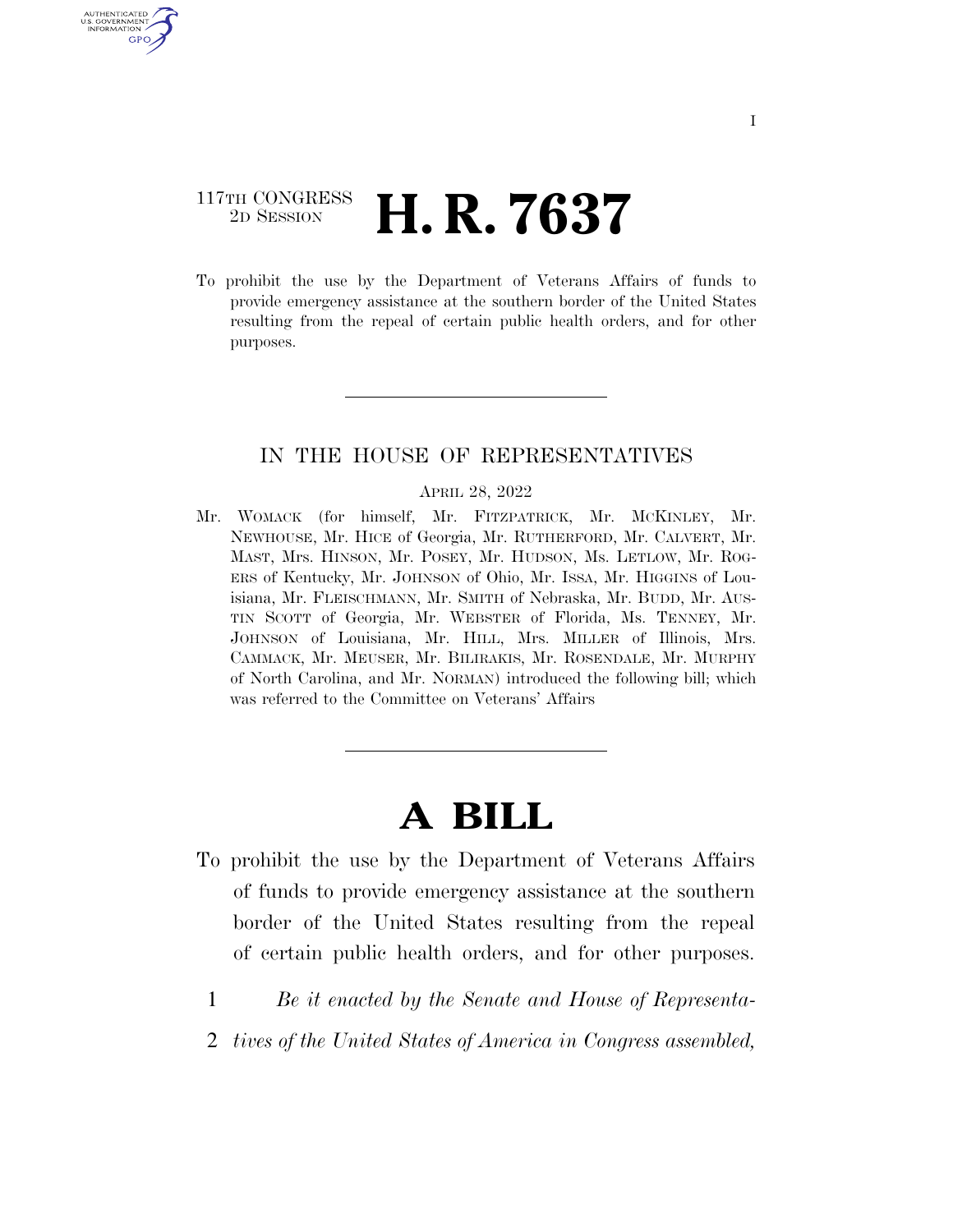## **SECTION 1. SHORT TITLE.**

 This Act may be cited as the ''Veterans First Act of 2022''.

 **SEC. 2. PROHIBITION ON USE OF FUNDS BY DEPARTMENT OF VETERANS AFFAIRS TO PROVIDE EMER- GENCY ASSISTANCE AT THE SOUTHERN BOR- DER OF THE UNITED STATES RESULTING FROM THE REPEAL OF CERTAIN PUBLIC HEALTH ORDERS.** 

 (a) IN GENERAL.—The Secretary of Veterans Affairs may not obligate or expend any amounts to provide emer- gency assistance in response to an emergency at the south- ern border directly resulting from the repeal of an order specified in subsection (b).

 (b) ORDER SPECIFIED.—An order specified in this subsection is any of the following:

 (1) The Order issued by the Director of the Centers for Disease Control and Prevention on Au- gust 2, 2021, entitled ''Public Health Reassessment and Order Suspending the Right To Introduce Cer- tain Persons From Countries Where a Quarantin- able Communicable Disease Exists'' (86 Fed. Reg. 42828).

•**HR 7637 IH** (2) The Order issued by the Director of the Centers for Disease Control and Prevention on April 1, 2022, entitled ''Public Health Determination and

 $\mathfrak{D}$